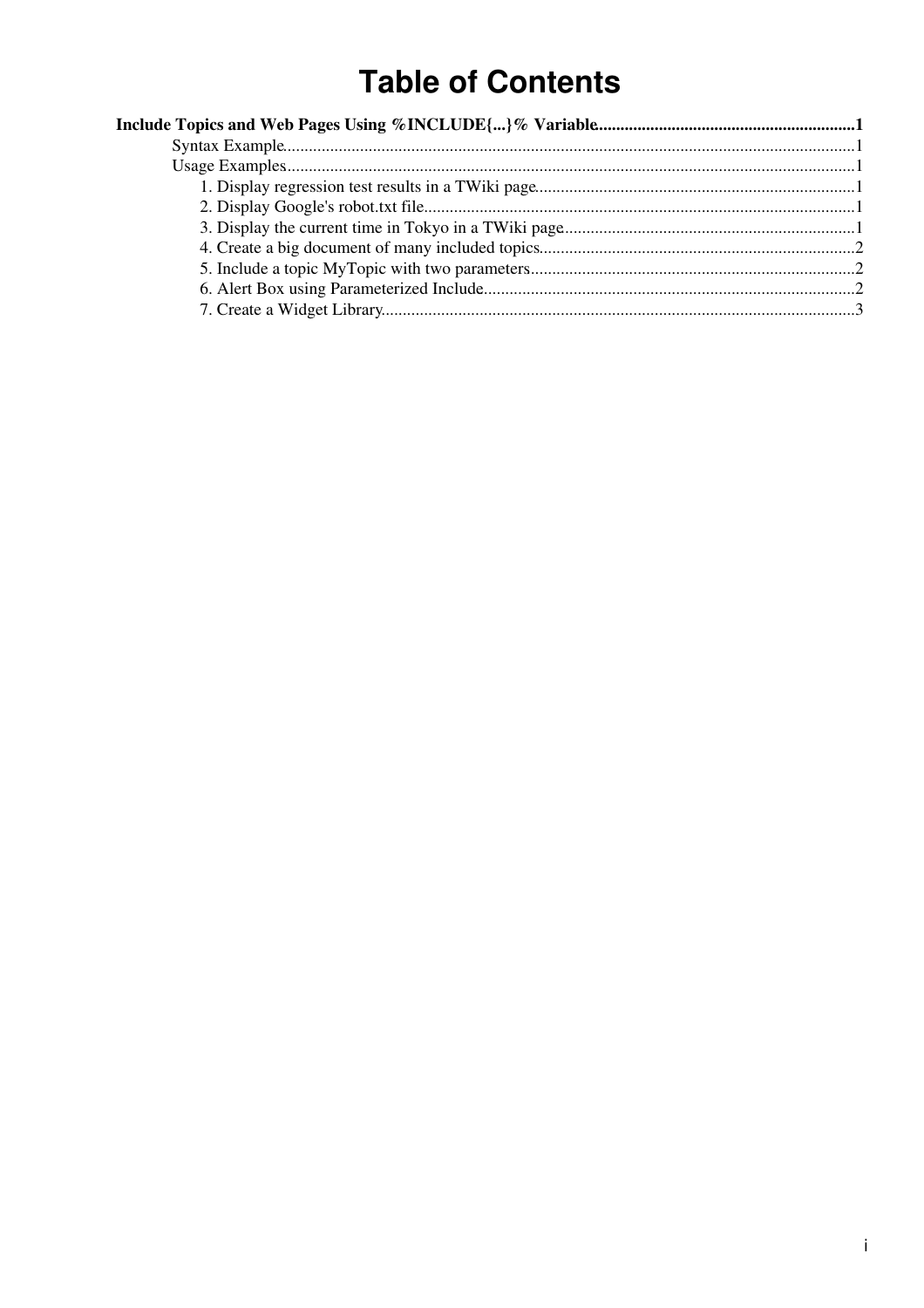# <span id="page-1-0"></span>**Include Topics and Web Pages Using %INCLUDE{...}% Variable**

Use the  $\text{\$INCLUDE}$  {...}  $\text{\$ variable to embed the content of another topic or web page inside a TWiki topic.}$ The whole content or only parts of a page can be included. If needed, set a proxy server in [TWikiPreferences](https://wiki-igi.cnaf.infn.it/twiki/bin/view/TWiki/TWikiPreferences).

## <span id="page-1-1"></span>**Syntax Example**

```
%INCLUDE{ "page" pattern="reg-exp" rev="2" warn="off" section="clients"
PARAMETER1="value" PARAMETER2="Some value"}%
```
The pattern parameter is optional and allows you to extract some parts of a web page. Specify a [RegularExpression](https://wiki-igi.cnaf.infn.it/twiki/bin/view/TWiki/RegularExpression) that scans from start  $(1 \wedge 1)$  to end and contains the text you want to keep in parenthesis, e.g., pattern="^.\*?(from here.\*?to here).\*". You need to make sure that the integrity of a web page is not compromised; for example, if you include an HTML table, make sure to include everything including the table end tag.

The example parameters PARAMETER1 and PARAMETER2 will be defined as a variable within the scope of the included topic. The example parameters shown will result in %PARAMETER1% and %PARAMETER2% being defined within the included topic. A default value can be specified such as %PARAMETER1{ default="..." }% in case the INCLUDE does not specify the parameter. Parametrized includes can be used to define and use macros, which is an alternative to [parameterized variables](https://wiki-igi.cnaf.infn.it/twiki/bin/view/TWiki/ParameterizedVariables).

[VarINCLUDE](https://wiki-igi.cnaf.infn.it/twiki/bin/view/TWiki/VarINCLUDE) explains the other parameters.

*Note:* All text of a topic is included unless it contains a %STARTINCLUDE% and %STOPINCLUDE%, or you specify a section parameter and/or a pattern parameter. A pattern will only search between %STARTINCLUDE% and %STOPINCLUDE%.

## <span id="page-1-2"></span>**Usage Examples**

#### <span id="page-1-3"></span>**1. Display regression test results in a TWiki page**

```
 <pre>
 %INCLUDE{"http://domain/~qa/v1.1/REDTest.log.txt"}%
 </pre>
```
## <span id="page-1-4"></span>**2. Display Google's robot.txt file**

%INCLUDE{"http://www.google.com/robots.txt"}%

### <span id="page-1-5"></span>**3. Display the current time in Tokyo in a TWiki page**

```
• You type:
     Tokyo:
♦ 
       %INCLUDE{"http://TWiki.org/cgi-bin/xtra/tzdate?tz=Asia/Tokyo"
      pattern="^.*<\!--tzdate:date-->(.*?)<\!--/tzdate:date-->.*"}%
• You get:
     ♦ Tokyo:
```
Warning

This site does not allow %INCLUDE% of URLs

Include Topics and Web Pages Using %INCLUDE{...}% Variable 1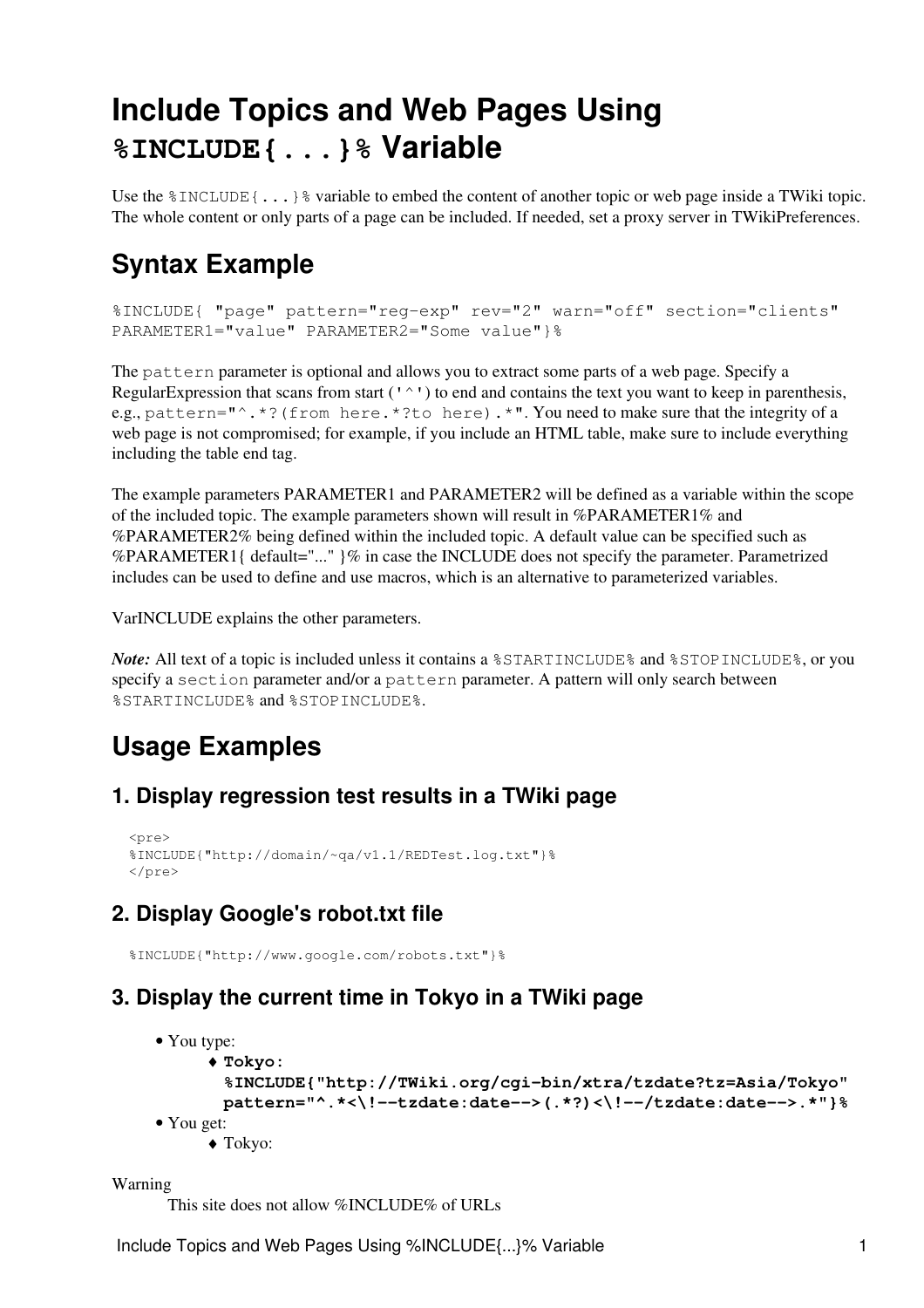#### <span id="page-2-0"></span>**4. Create a big document of many included topics**

If you create a big document (such as a manual or book) it is better to split up content into topics. You can do that by chapter or sub-section. If needed you can adjust the heading level when you include the chapters into the master document. For example, in the master document you might want to show chapter's H1 heading as H2. Example:

```
 ---+!! Breadslicer Users Guide
 %INCLUDE{ "UsersGuidePreface" headingoffset="1" }%
 %INCLUDE{ "UsersGuideChapter1" headingoffset="1" }%
 %INCLUDE{ "UsersGuideChapter2" headingoffset="1" }%
 %INCLUDE{ "UsersGuideChapter3" headingoffset="1" }%
 %INCLUDE{ "UsersGuideChapter4" headingoffset="1" }%
 %INCLUDE{ "UsersGuideAppendix" headingoffset="1" }%
 %INCLUDE{ "UsersGuideIndex" headingoffset="1" }%
```
#### <span id="page-2-1"></span>**5. Include a topic MyTopic with two parameters**

You include the topic with this line

%INCLUDE{ "MyTopic" BETTER="apples" WORSE="Oranges"}%

An example of a very simple MyTopic could contain

\* I like %BETTER% better than %WORSE%.

The result would be

• I like apples better than oranges.

*Tip:* [Parameterized variables](https://wiki-igi.cnaf.infn.it/twiki/bin/view/TWiki/ParameterizedVariables) are a somewhat easier to use alternative to parametrized includes.

#### <span id="page-2-2"></span>**6. Alert Box using Parameterized Include**

Create a topic called AlertBox with the following content:

```
-----
%STARTINCLUDE%
<div style="border-color:#FF9933; border-style:solid; border-width:thin; width:85%; margin: 0 auto">
<table cellpadding="5" width="100%" cellspacing="0" cellpadding="12" border="0">
<tr bgcolor="#FFBB55">
<td valign="top" width="16"><img src="%ICONURL{warning}%" width="16" height="16" align="absmiddle
<td><b> %TITLE{ default="Alert!" }% </b></td>
\langle/tr>
<tr bgcolor="#FFCC66">
<td>&nbsp;</td>
<td> %MESSAGE{ default="Please specify a MESSAGE parameter." }% </td>
\langletr>
\langle/table>
\langle/div>
%STOPINCLUDE%
-----
```
Now you can write %INCLUDE{ "AlertBox" TITLE="Alert" MESSAGE="This a test message"  $\}$  & to get this: